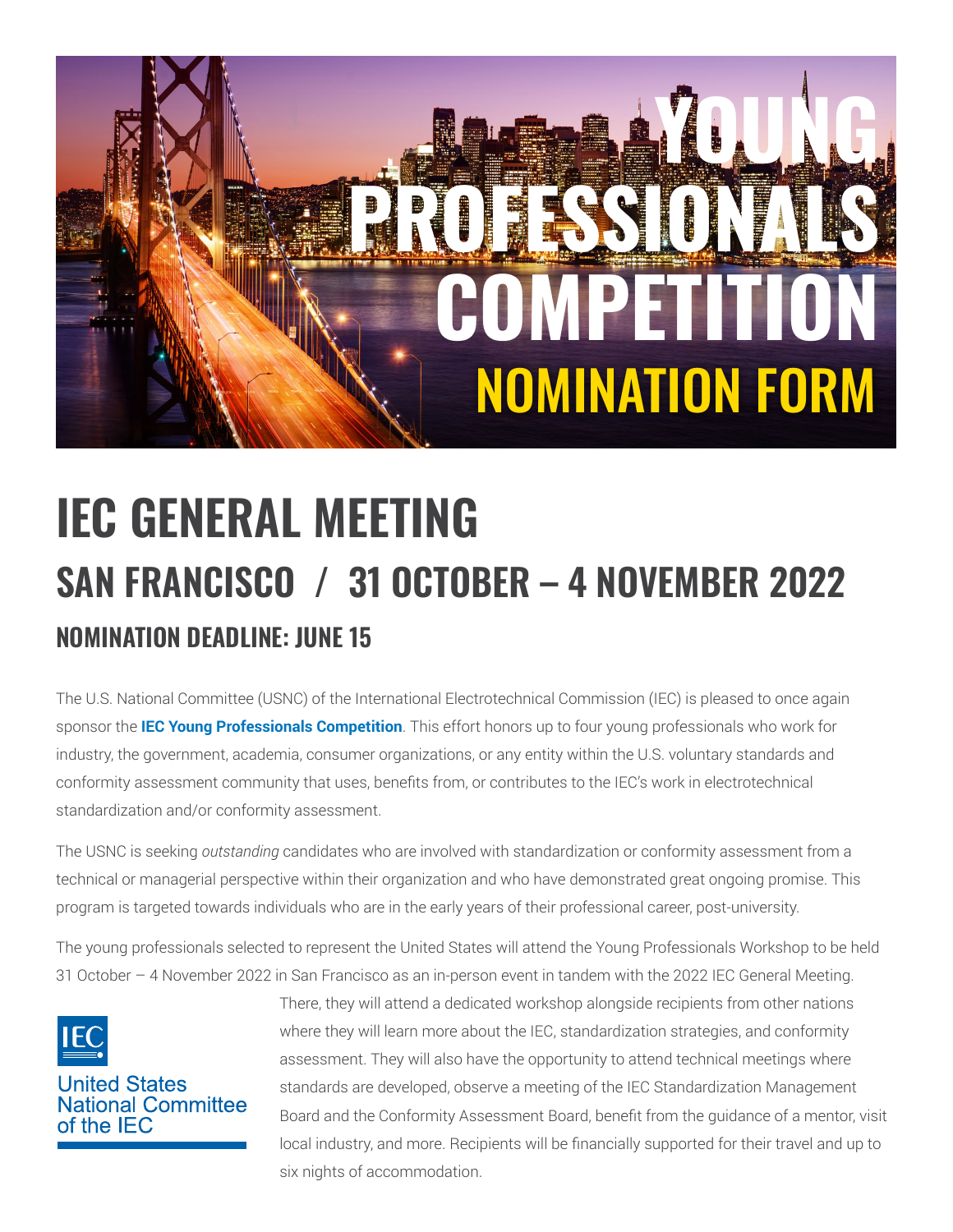# **PROCESS, TIMING, AND ELIGIBILITY**

The selection process is based on the candidate's demonstrated leadership and dedication within standardization and/ or conformity assessment activities, vision of the strategic or commercial impact of standards and conformance, and significant accomplishments in their chosen field of activity.

The following form may be submitted directly by a candidate, or by a nominator on behalf of a candidate:

## **Self-Submissions**

Candidates who self-submit must provide at least one letter of professional recommendation, and must provide written assurance that, if selected, their employer will allow them to take time off work to attend the IEC 2022 General Meeting.

### **Nominators**

Candidates may be nominated by any interested stakeholder with the exception of members of the selection panel. Candidates who are employed by the same company as a selection panel member are eligible as long as they are nominated by an individual outside of the selection panel. At least one letter of professional recommendation is required from you or a member of the standardization community, attesting to the candidate's outstanding achievements and appropriateness for receipt of the award.

Candidates will be assessed by a selection panel comprised of a pool of USNC Officers, policy committee members, standing committee members, former U.S. Young Professional Award Recipients and a pool of USNC Honorary Life Members. The winners will be notified by July 2022.

Nominations should be submitted to Ade Gladstein (**[agladstein@ansi.org](mailto:agladstein%40ansi.org?subject=)**) no later than 15 June 2022.

### **PLEASE SEE THE FOLLOWING PAGE FOR THE NOMINATION FORM**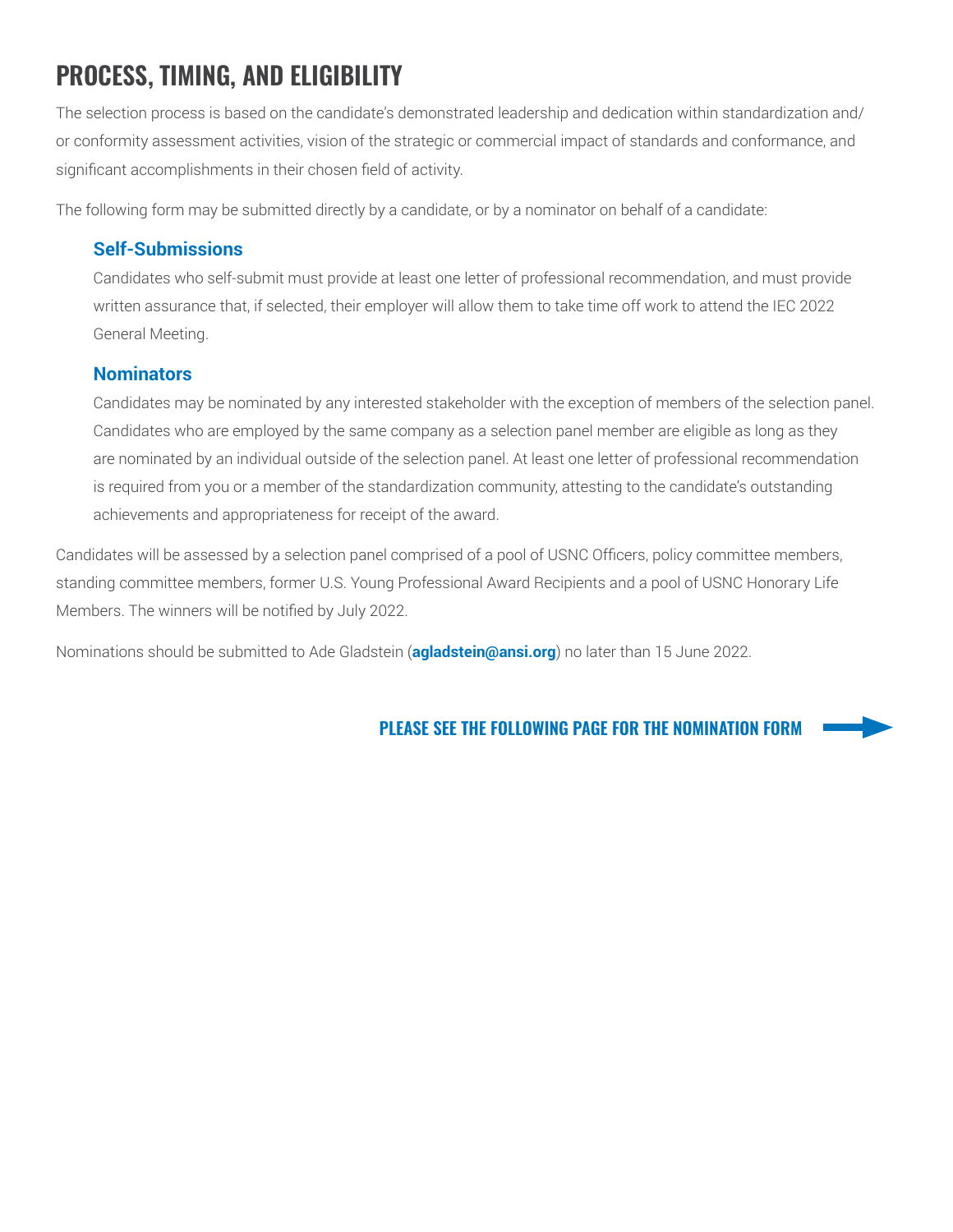## **NOMINATION FORM**

## **CANDIDATE INFORMATION**

| Name:         |                  |
|---------------|------------------|
| Status:       | Current Employee |
|               | Consultant       |
|               | Intern           |
|               | Student          |
| Title:        |                  |
| Organization: |                  |
| Address:      |                  |
| Telephone:    |                  |
| Email:        |                  |

By checking this box, I confirm that if selected, I will be available to participate in the IEC General Meeting, 31 October *–* 4 November 2022 in San Francisco in-person.

## **NOMINATOR INFORMATION (IF APPLICABLE)**

| Name:         |  |  |  |
|---------------|--|--|--|
| Title:        |  |  |  |
| Organization: |  |  |  |
| Telephone:    |  |  |  |
| Email:        |  |  |  |

By checking this box, the nominator confirms that if selected, the candidate will be available to participate in the IEC General Meeting, 31 October *–* 4 November 2022 in San Francisco in-person.

This nomination is being submitted on behalf of:

|  | Myself, as an individual sponsor |  |
|--|----------------------------------|--|
|  |                                  |  |

- My employer
- An organization that I represent

If submitting on behalf of an employer or organization, please indicate their name below: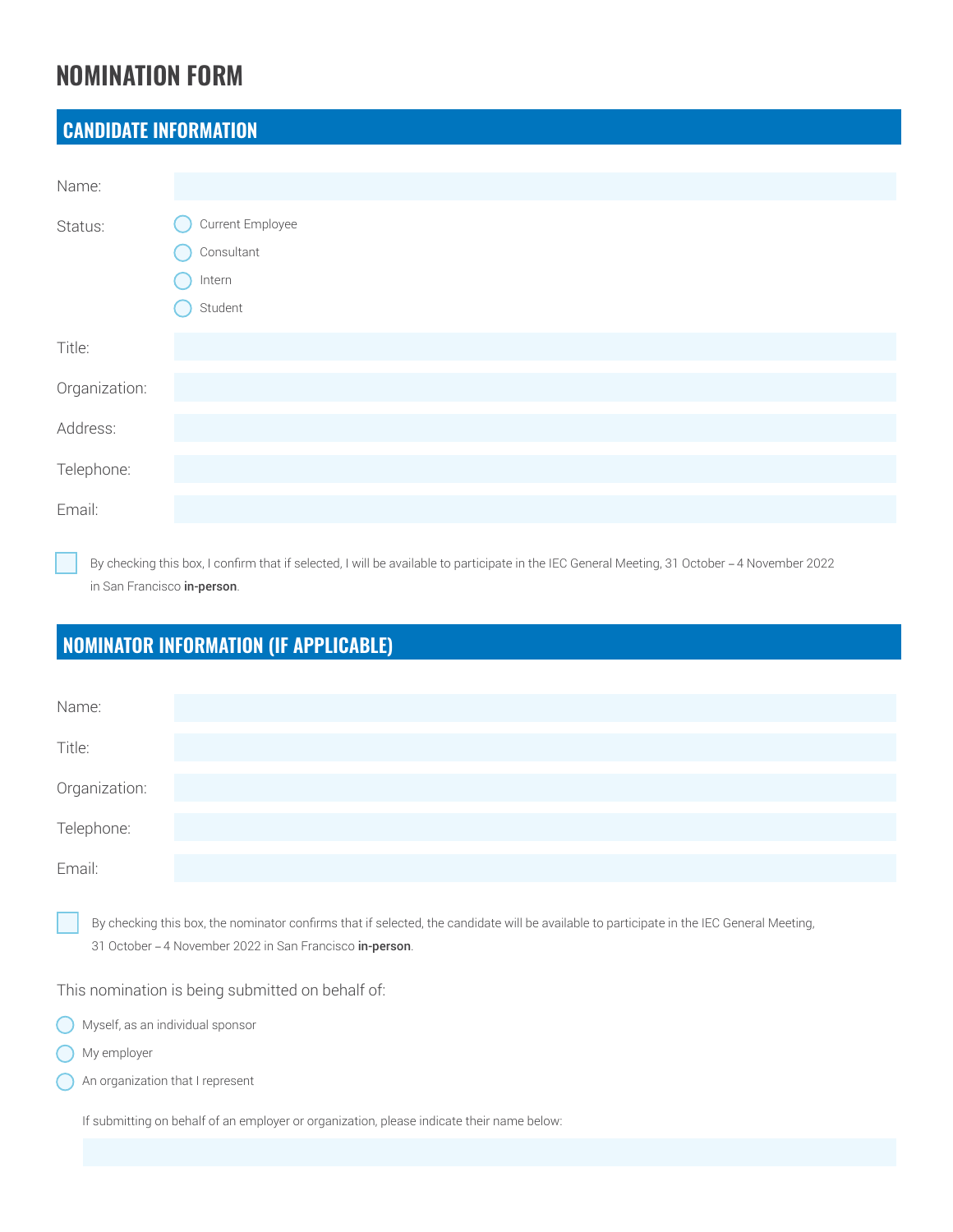# **FROM THE NOMINATOR**

## **SUMMARY OF CANDIDATE'S PROFESSIONAL BACKGROUND\***

Please provide a 100- to 200- word **SUMMARY** of the candidate's professional background, demonstrated leadership and dedication within standardization and/or conformity assessment activities, significant accomplishments in his or her chosen field of activity, and other relevant factors supporting his or her eligibility for the Young Professionals Competition.

*\*A CV or resume may be provided in lieu of this summary.*

## **PERSONAL STATEMENT\***

Please include a short, **PERSONAL STATEMENT** explaining why you believe this candidate deserves to represent the U.S. as a Young Professional at the IEC 2022 General Meeting. Please cite leadership characteristics and one or more specific accomplishments to support your statement.

*\*A Letter(s) of Recommendation may be provided in lieu of this statement.*